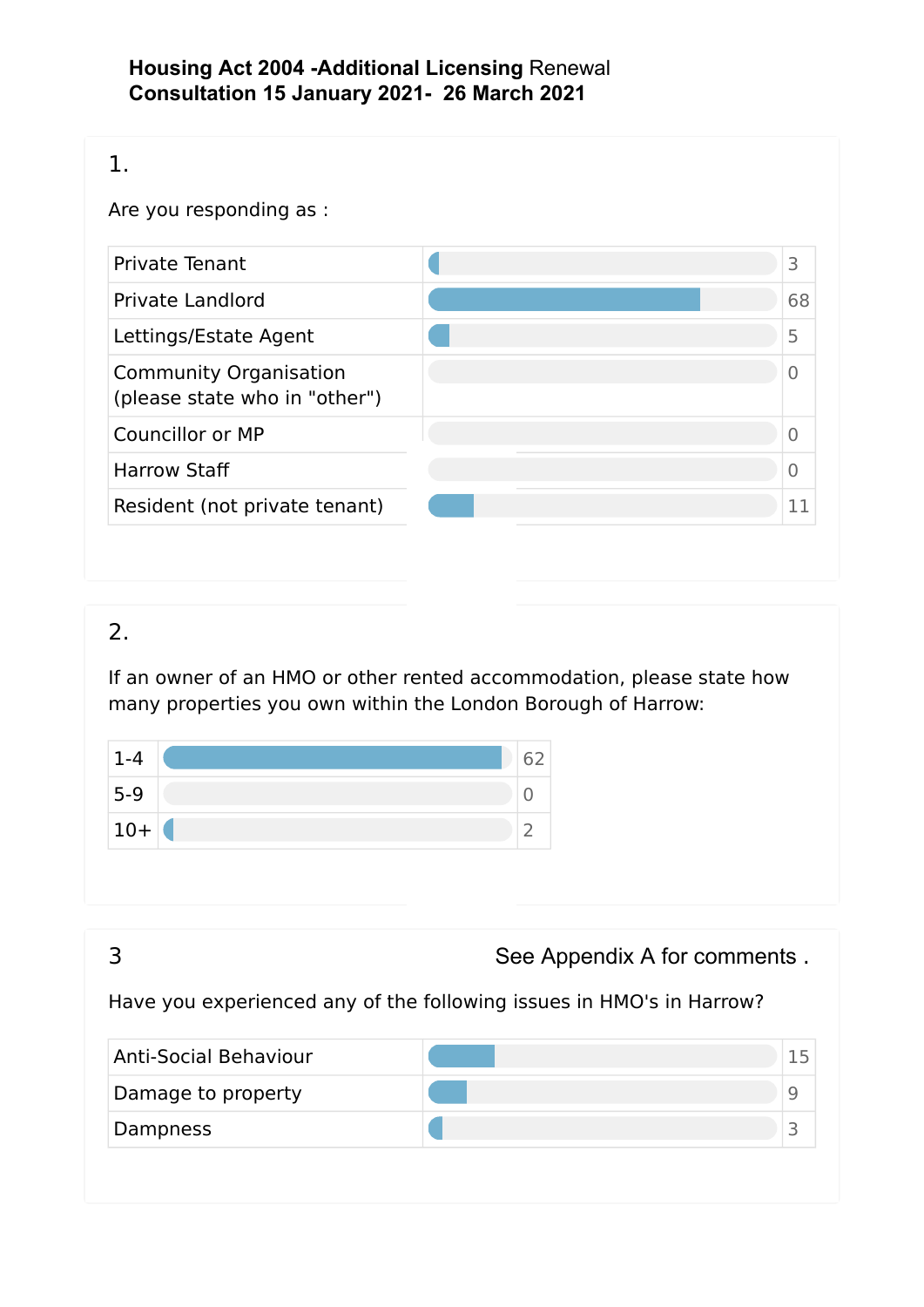| Disrepair to property                                                                 | 9           |
|---------------------------------------------------------------------------------------|-------------|
| Drugs                                                                                 | 9           |
| Flytipping                                                                            | 23          |
| Lack of basic amenities (bath,<br>sink, etc)                                          | $\mathbf 1$ |
| Lack of fire safety measures                                                          | 6           |
| Littering                                                                             | 16          |
| <b>Noise Nuisance</b>                                                                 | 12          |
| <b>Odour Nuisance</b>                                                                 | 5           |
| Poor letting practices (including<br>subletting, illegal evictions and<br>harassment) | 6           |
| <b>Rent Arrears</b>                                                                   | 13          |
| <b>Rubbish Accumulation</b>                                                           | 15          |
| Sex work in the premises                                                              | 3           |
| Subletting                                                                            | 9           |
| None of the above                                                                     | 42          |



Have you ever contacted the Council regarding other privately rented properties (other than the one you own, manage or live in) regarding the following:

5. See Appendix C for comments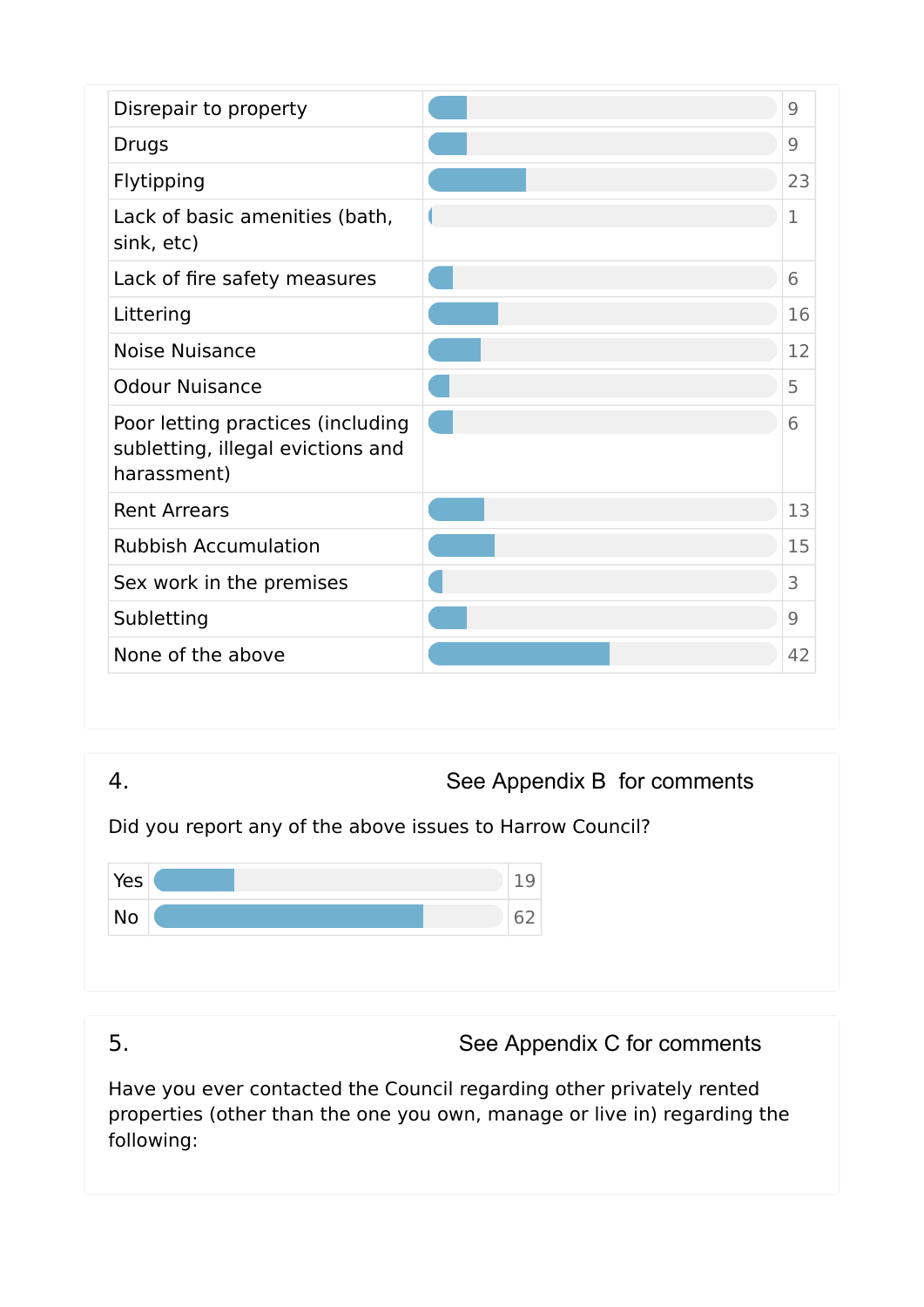| Drug or Alcohol related crime | 5  |
|-------------------------------|----|
| <b>Gang Nuisance</b>          | 0  |
| Harassment                    | 1  |
| Noise Nuisance                | 6  |
| <b>Nuisance Neighbours</b>    | 10 |
| <b>Nuisance from Parking</b>  | 7  |
| Overflowing Bins/Flytipping   | 13 |
| Racial Prejudices             | 0  |
| Violence                      | 0  |



# Do you feel Anti-social problems are dealt with effectively by:

| The Police                   |  |
|------------------------------|--|
| The Council                  |  |
| Your Landlord/Managing Agent |  |

# 8.

To what extent do you agree or disagree with the proposal to continue with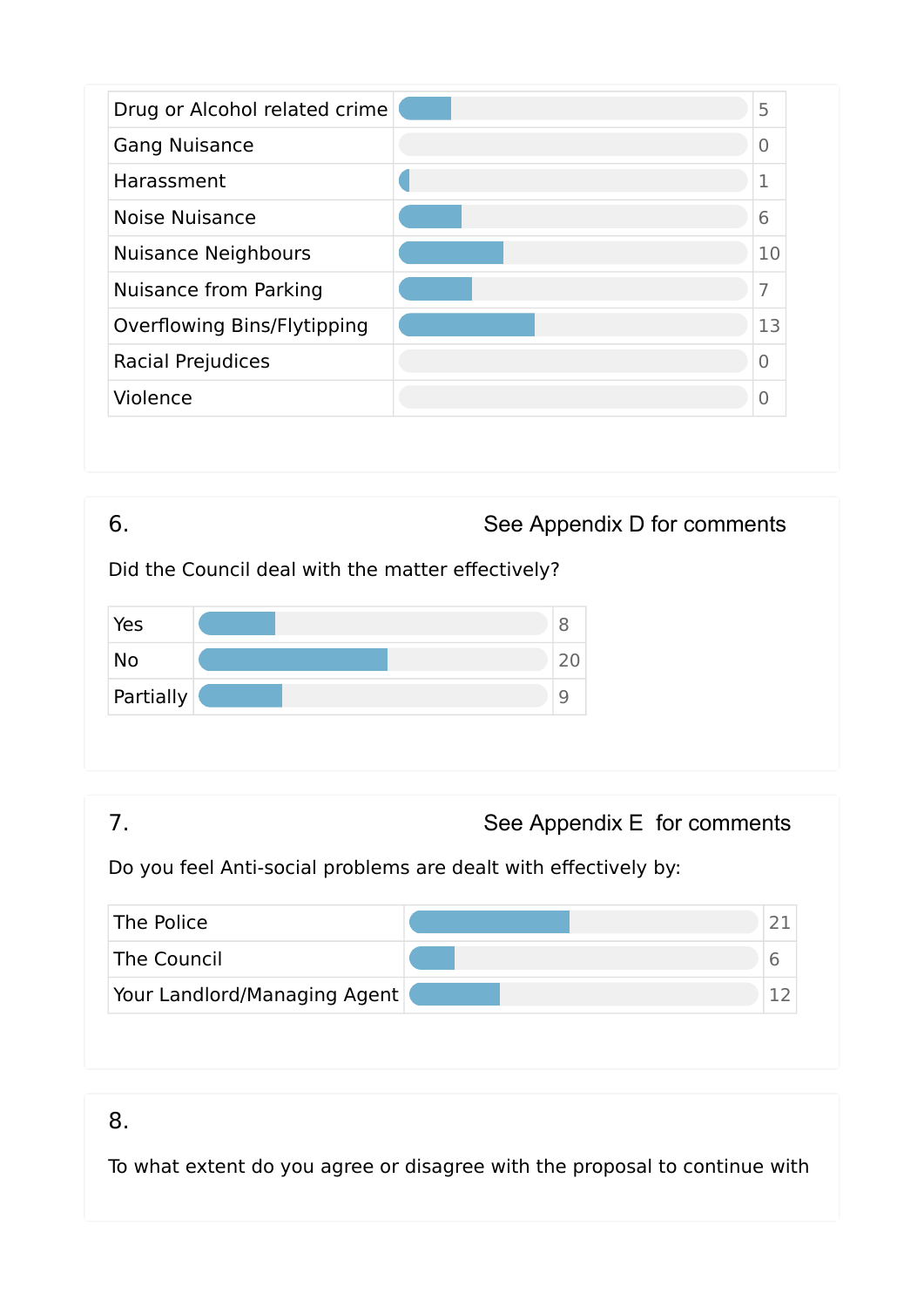### the Whole Borough Additional Licensing Scheme in Harrow?

| Strongly agree             | ר 1 |
|----------------------------|-----|
| Agree                      | 8   |
| Neither agree nor disagree | 4   |
| <b>Disagree</b>            | 14  |
| Strongly disagree          | 46  |

9. See Appendix F for comments

To what extent do you agree with our reviewed HMO Standards and Conditions?

Please see the document attached to this consultation.

| Strongly agree             | 1 ว |
|----------------------------|-----|
| Agree                      | 15  |
| Neither agree nor disagree | 15  |
| <b>Disagree</b>            | 8   |
| Strongly disagree          | 26  |

10. See Appendix G for comments

To what extent do you agree with the proposed fees for Additional Licensing?

| Strongly agree             |    |
|----------------------------|----|
| Agree                      |    |
| Neither agree nor disagree |    |
| <b>Disagree</b>            |    |
| Strongly disagree          | 46 |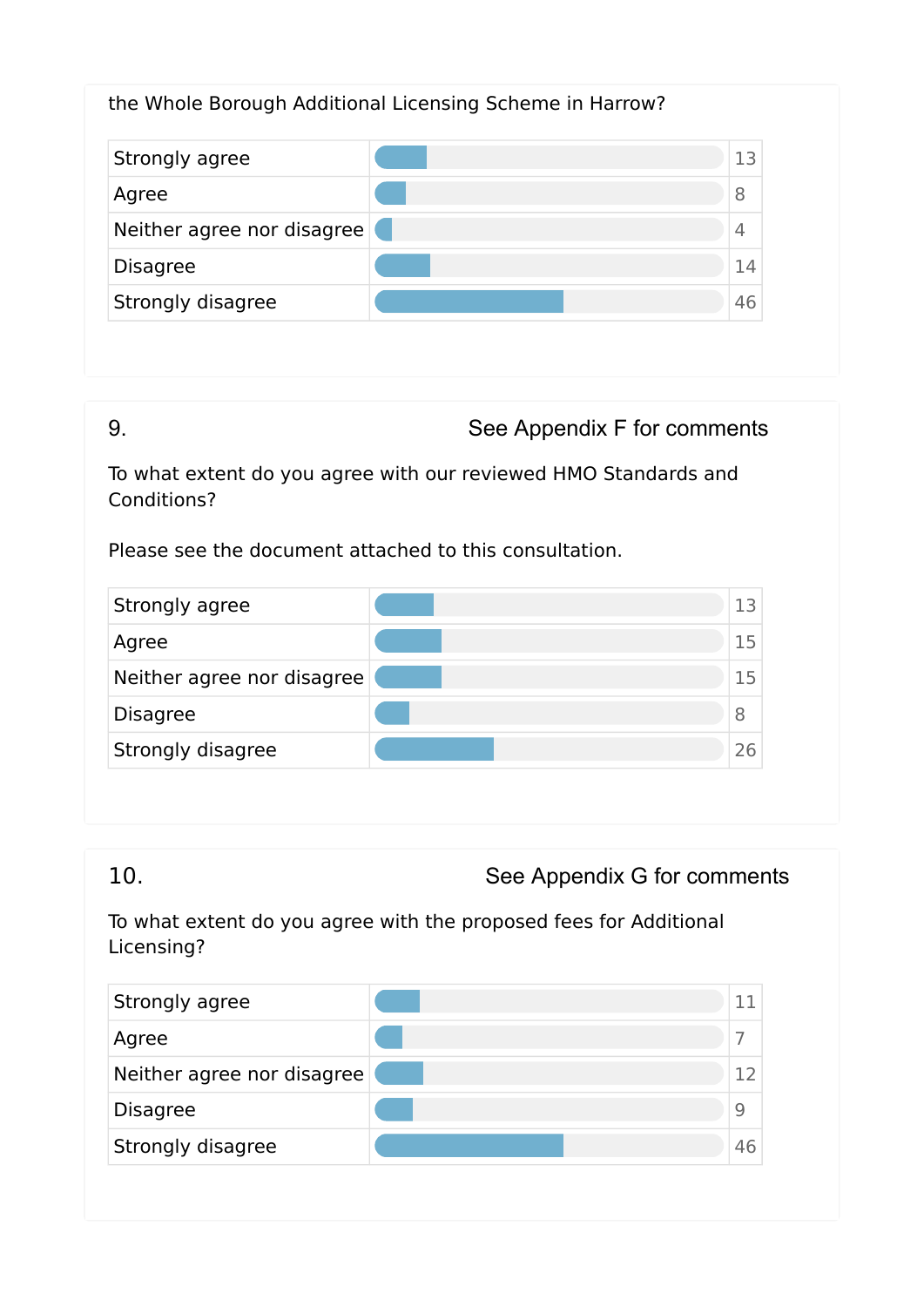### 11. See Appendix H for comments

Our Service is currently operating Monday-Friday 8am to 6pm. How do you rate this availability?

| Strongly agree             | 8  |
|----------------------------|----|
| Agree                      | 21 |
| Neither agree nor disagree | 25 |
| <b>Disagree</b>            | 10 |
| Strongly disagree          | 15 |

# 12. See Appendix I for comments

Do you have any final comments that have not been covered by the consultation questions that you would like us to consider?

This question has been answered 45 times. **SEE APPENDIX K for SAFEAGENT LETTER**

## 13.

If you would like a response to your comments please enter your name and contact email/ contact number below.

This question has been answered 22 times

Equalities Monitoring

| <b>White</b>   |    |
|----------------|----|
| <b>British</b> | フフ |
| Irish          | ∽  |
| Other          | 20 |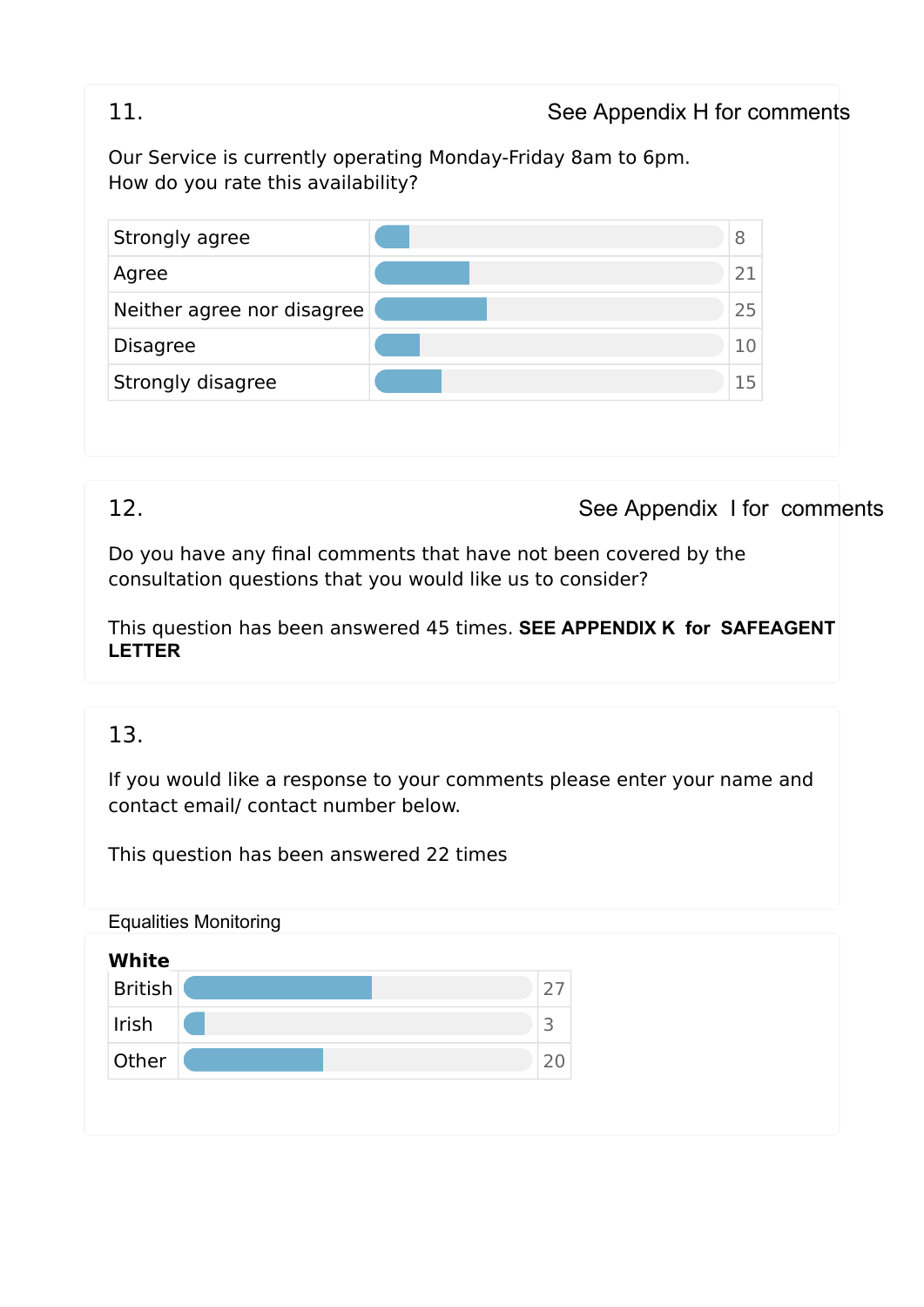## **Asian or Asian British**

| Indian                     |  |
|----------------------------|--|
| Pakistani                  |  |
| Bangladeshi                |  |
| Any other Asian background |  |

### **Mixed**

| White and Black Caribbean  |  |
|----------------------------|--|
| White and black African    |  |
| White and Asian            |  |
| Any other mixed background |  |

# **Black or Black British**

| Caribbean                  |  |
|----------------------------|--|
| African                    |  |
| Any other black background |  |

| <b>Other Ethnic Group</b> |   |
|---------------------------|---|
| Chinese                   | 1 |
| Any other Ethnic Group    | U |